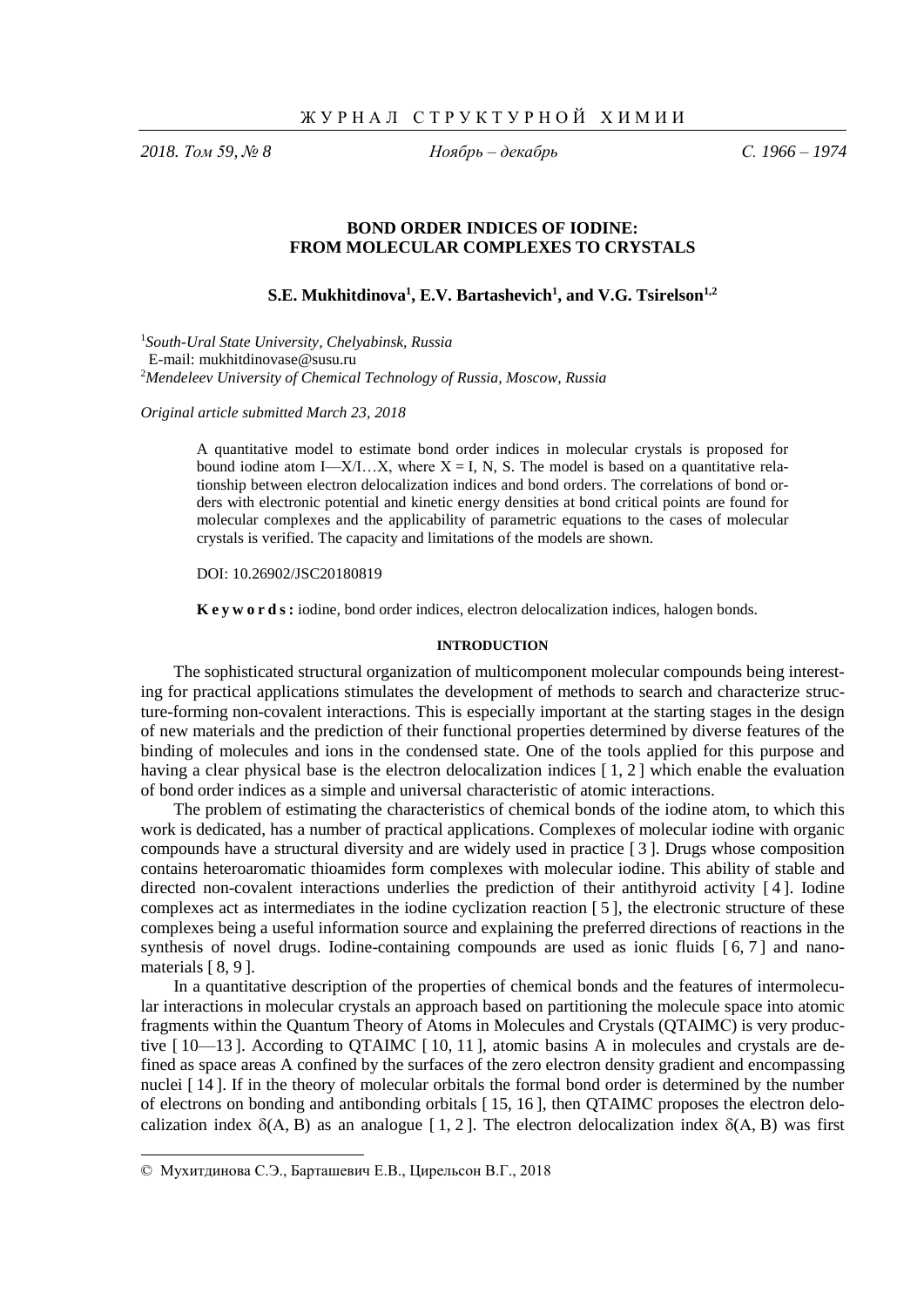introduced by Bader as a measure of the implementation of the electron correlation interaction [ 1 ]; later it has been used to estimate bond orders [ 2 ]. In the single-determinant approximation for the many-electron wave function this index determines the number of electrons distributed between two atomic basins A and B as

$$
\delta(A, B) = 4 \sum_{i,j=1}^{n_{\text{occ}}} S_{ij}(A) S_{ij}(B),
$$
\n(1)

where A  $S_{ij}(A) = \int \chi_i(r) \chi_j(r) dr$  is the atomic overlap matrix between two spin-orbitals *i* and *j* of the

atom A; the integration is performed over the atomic basins A and B and the summation is performed over all occupied molecular orbitals *n*occ.

The bond order can also be expressed through bond lengths and electron density parameters. Pauling [ 17 ] quantitatively estimated bond order indices for different types of covalent bonds with the use of the exponential dependence on interatomic distances. For covalent carbon—carbon bonds Matta *et al.* [18, 19] in turn have calibrated the equation proposed by Bader [14, 20] that expresses the exponential dependence of bond orders on the electron density in its critical points. They used the bond orders obtained from delocalization indices. Further Matta proposed the analysis of a matrix composed of localization indices  $\lambda(A)$  [21, 11] and electron delocalization indices  $\delta(A,B)$  [22—24]. It was recommended as a tool to evaluate and model the physicochemical properties and biological activity of compounds in ground and excited states [22]. The electron localization indices  $\lambda(A)$  characterize the number of electrons localized in atomic basin A, which together with delocalization indices comprises the total electron occupation in a molecule. The electron localization and delocalization indices have also been successfully applied to derive quantitative structure—property and structure—activity models [ 22, 25 ] and to estimate the aromaticity of cycles [ 26 ].

In [ 27 ] the authors show that the electron delocalization indices linearly correlate with the formal bond orders [16] and can be employed for their estimation. However, the calculation of  $\delta(A, B)$  values for crystals is very cumbersome [ 28 ]. On the other hand, there is a simple way to estimate the covalent bond orders indices from the quantum-topological characteristics of the bond critical points [ 29—32 ]. A united parametric model was proposed to describe both covalent and hydrogen O— H/O…H bonds [ 33 ]. It is shown that it describes well the topological bond orders for the distance

range from 0.97 Å to 2.91 Å based on the factors such as the electron density and kinetic and potential energy densities at bond critical points. Thus, the electron delocalization indices act as a useful and convenient value to calibrate bond order indices.

In this work we consider the possibility to estimate the bond order indices of covalent and halogen bonds formed by the iodine atoms in molecular crystals. Electron delocalization indices calculated for covalent and halogen bonds in molecular complexes and structural fragments of iodine-containing compounds are used as the reference calibrating value. We aim to verify the suitability of transferring the parametric correlation models of bond order indices in the complexes of organic polyiodides to a wide range of bond lengths and interactions  $I - X/I...X$  ( $X = I$ , S, N) in iodine-containing fragments in molecular crystals. Special attention is paid to the analysis of the effect of mutual orientation of iodine-containing fragments that makes it possible to distinguish between the iodine halogen bonds and van der Waals interactions in crystals. The latter is an important step in the elaboration of recommendations for the identification of halogen interactions of types I and II [ 34 ] in crystals.

Owing to the ability of iodine atoms to participate in both covalent and numerous non-covalent interactions of different types, including halogen [35], chalcogen [36], hydrogen bonds, anion- $\pi$  interactions [ 37 ], etc., the aspects of the characterization of iodine bond order indices are of special attention when research objects are selected. The research objects were iodine-containing molecular crystals based on the derivatives of quinoline, pyrimidine, benzothiazole, and other heterocyclic compounds with one and two N, S heteroatoms. Both covalent and halogen bonds of iodine were studied, including the bonds strengthened by the I –…I charge and strong intramolecular interactions in triiodide anions. The initial crystal structures of all compounds were taken from CSD v.5.38 [ 38 ].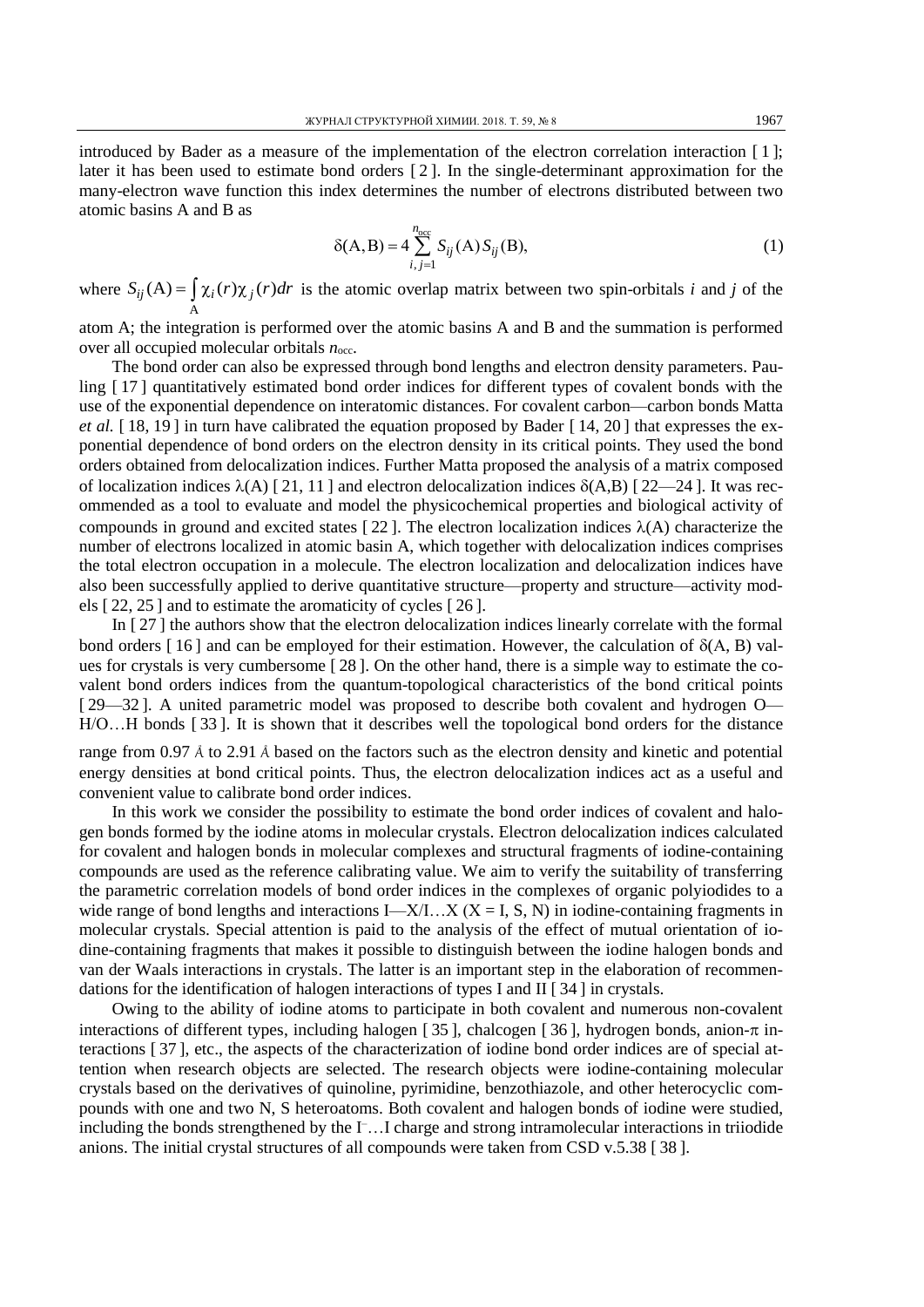#### **EXPERIMENTAL**

Parametric models for the calculation of bond order indices  $n(I, X)^{cry}$ , where  $X = I$ , S, N, in the crystals were developed by Scheme 1.



Scheme 1. Sequence of deriving the model for estimating bond order indices in the crystals based on the electron delocalization indices in the molecular complexes.

The equilibrium geometry of the considered iodine-containing molecular complexes and crystals was obtained by the Kohn—Sham method with the B3LYP functional and the Douglas—Kroll—Hess basis set (DZPDKH) [ 39 ] in the Firefly 8.0.1 [ 40 ] and CRYSTAL14 [ 41 ] programs respectively. The quantitative estimate of the correspondence of structural models to the experimental data was the root-mean-square deviation of coordinates of atomic positions (RMSD) before and after the geometry optimization. For a series of crystal structures a custom scan of the absence of imaginary frequencies was performed.

The quantum topological characteristics of the electron density were calculated using the AIMAll [42] and TOPOND16 [43] programs for molecular complexes and crystals respectively. The found local electron densities and the potential  $v(r_b)$  and kinetic  $g(r_b)$  energy densities at bond critical points and also the equilibrium interatomic distances for selected bonds and interactions in the isolated complex approximation are gathered in Table 1S (Table S1, Supplementary Materials\*). Data obtained from the calculation of the crystals are summarized in Table 2S (Table S2, Supplementary Materials).

#### **RESULTS AND DISCUSSION**

**Parametric models of iodine bond order indices based on electron delocalization indices.** A simple and flexible approach to the estimation of bond order indices in crystals is based on parametric correlation models in which characteristics of the electron density properties at bond critical points are used as the factors. The role of a response in expressions for the choice of parameters in a multiple linear regression can be played by electron delocalization indices in the assumption that the relationship  $n_{\text{topo}}(I, X) = \delta(I, X)$  is valid. Since a direct calculation of delocalization indices is difficult in the crystals, we used the electron delocalization indices calculated by expression (1) for the sets of bonds formed by calculations of molecular complexes. The highest correlation coefficients were found for a two-factor model based on the potential  $v(r_b)$  and kinetic  $g(r_b)$  energy densities involved in QTAIMC

$$
n_{\text{topo}}(I, X) = a_0 + a_1 \cdot v(r_b) + a_2 \cdot g(r_b).
$$
 (2)

The relationship between the electron delocalization indices  $\delta(I, X)$  and topological bond order indices  $n_{\text{topo}}(I, X)$  (equation (2)) based on the local electronic characteristics of electron energy densities at bond critical points is given in Fig. 1. It demonstrates that equation (2) is valid in a wide range of interatomic distances of each type: from covalent bond lengths to van der Waals interactions.

We also calculated bond order indices  $n_{dist}(I, X)$  based on their exponential dependence on interatomic distances

1

<sup>\*</sup> Supplementary materials for this paper are available for authorized users at doi 10.26902/JSC20180819.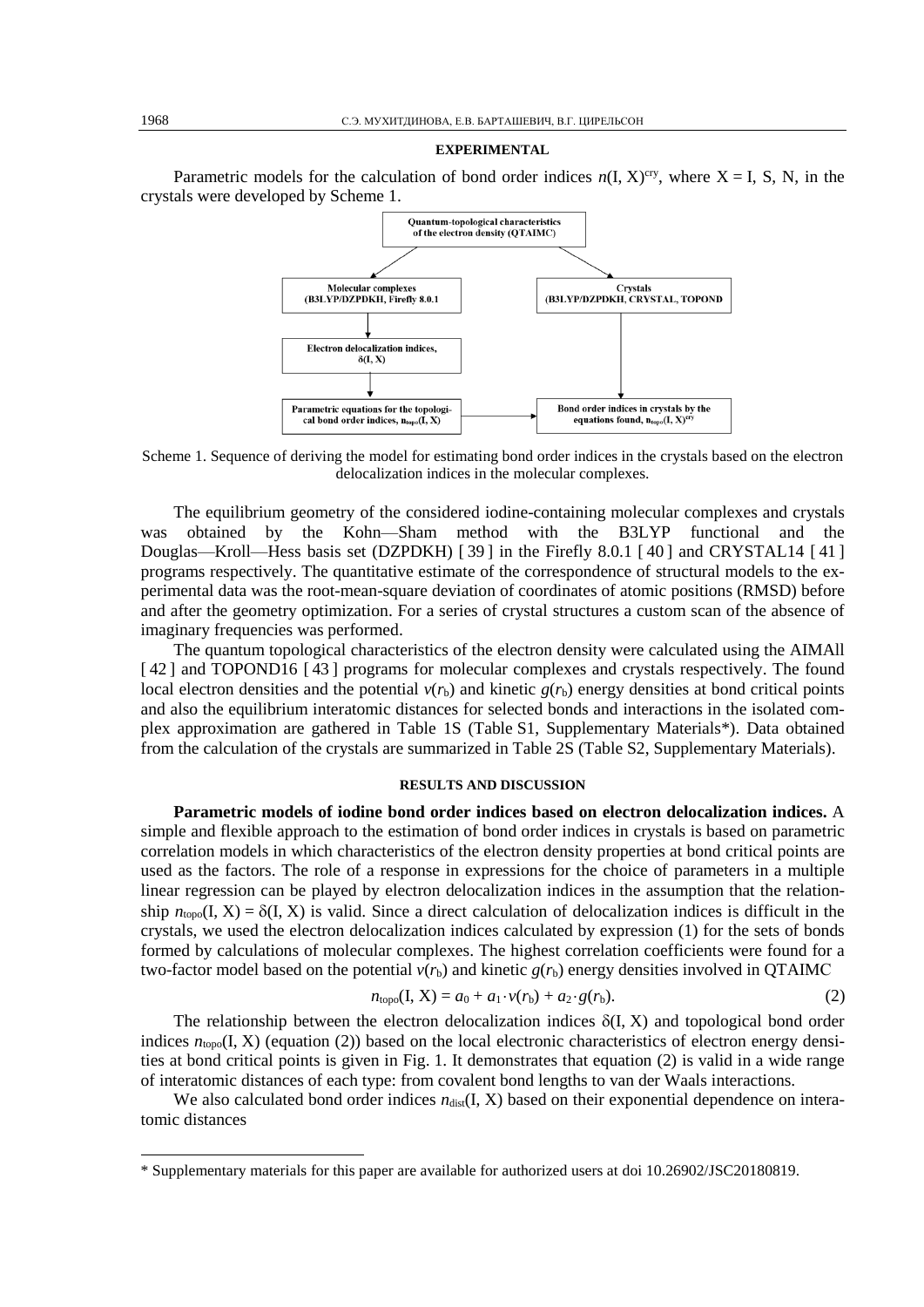

*Fig. 1.* Relationship between the topological bond orders  $n_{topo}(I, X)$  and the electron delocalization indices  $\delta(I, X)$  calculated for interactions in the molecular complexes.

The obtained parameters of models for different type bonds formed by the iodine atom I—  $X/I...X$  ( $X = I$ , S, N) are listed in Table 1. It also presents the statistical characteristics of models, square linear correlation coefficients  $R^2$ , mean square deviations *SD*, and also  $\Delta$ , the maximum and minimum differences of bond order indices calculated by equations (2) and (3) and electron delocalization indices.

Table 1

| electron density for non-covatent interactions of the todine diom in molecular complexes |                          |                         |                                       |                                          |  |  |  |  |
|------------------------------------------------------------------------------------------|--------------------------|-------------------------|---------------------------------------|------------------------------------------|--|--|--|--|
| Interaction type                                                                         | Parameter                |                         | Statistical characteristic            |                                          |  |  |  |  |
|                                                                                          | $n_{dist}(I, X)$         | $n_{\text{topo}}(I, X)$ | $n_{topo}(I, X)$                      | $n_{dist}(I, X)$                         |  |  |  |  |
| $I$ —I/II (32)                                                                           | $b_0 = 427.43 \pm 42.38$ | $a_0 = 0.04 \pm 0.01$   | $R^2 = 0.99$                          | $R^2 = 0.99$                             |  |  |  |  |
|                                                                                          | $b_1 = -2.12 \pm 0.03$   | $a_1 = -38.04 \pm 0.88$ | $\Delta_{\text{max}} = 0.05$          | $\Delta_{\text{max}} = 0.05$             |  |  |  |  |
|                                                                                          |                          | $a_2 = -20.08 \pm 2.03$ | $\Delta_{\min} = -0.04; SD = 0.02$    | $\Delta_{\min} = -0.05; SD = 0.02$       |  |  |  |  |
| $I-M/IN(15)$                                                                             | $b_0 = 51.33 \pm 4.04$   | $a_0 = 0.11 \pm 0.02$   | $R^2 = 0.99$                          | $R^2 = 0.99$                             |  |  |  |  |
|                                                                                          | $b_1 = -1.91 \pm 0.03$   | $a_1 = -7.54 \pm 2.21$  | $\Delta_{\text{max}} = 0.03$          | $\Delta_{\rm max} = 0.04$                |  |  |  |  |
|                                                                                          |                          | $a_2 = -0.20 \pm 4.48$  | $\Delta_{\min} = -0.02$ ; $SD = 0.01$ | $\Delta_{\min} = -0.02$ ; $SD = 0.01$    |  |  |  |  |
| $I-S/IS(15)$                                                                             | $b_0$ = 233.83±12.10     | $a_0 = 0.01 \pm 0.01$   | $R^2 = 0.99$                          | $R^2 = 0.99$                             |  |  |  |  |
|                                                                                          | $b_1 = -2.14 \pm 0.02$   | $a_1 = -19.30 \pm 0.22$ | $\Delta_{\text{max}} = 0.03$          | $\Delta_{\text{max}}=0.02$               |  |  |  |  |
|                                                                                          |                          | $a_2 = -0.05 \pm 0.04$  | $\Delta_{\min} = -0.03; SD = 0.01$    | $\Delta_{\text{min}} = -0.01; SD = 0.01$ |  |  |  |  |

*Statistical characteristics and parameters of the models based on the quantum topological characteristics of the electron density for non-covalent interactions of the iodine atom in molecular complexes*

**Estimation of the effect of the environment on the calculated iodine bond orders.** Before we pass to the crystals, let us analyze the effect of the environment on I—I bond delocalization indices in an iodine molecule halogen-bonded in molecular complexes (Table 3S, Supplementary Materials). In an isolated iodine molecule,  $\delta(I, I) = 1.210$ . Without external interactions the average number of electrons of I atom shared with the neighboring atom is  $N^{\delta}$ (I, I)<sub>b</sub> = 0.605. Here  $N^{\delta}(A, B)$ <sub>b</sub> is the average number of electrons of A atom shared with the B atom bonded to the A atom [42]. In the complex  $I_2...I_2...I_2$  of three molecules bonded with each other by two halogen bonds, the central iodine atom additionally contributes 0.185 to the bonds with other atoms. The fraction of delocalized electrons per atoms not bonded to the considered one is  $N^{\delta}$ (I, I)<sub>nb</sub> = 0.057,  $N^{\delta}$ (I, I)<sub>nb</sub> =  $N^{\delta}$ (I) –  $N^{\delta}$ (I, I)<sub>b</sub>, where  $N^{\delta}$ (I) is the number of А atom electrons delocalized over other atoms of the system. In a stable complex of seven iodine molecules the central atom forms four bond paths with the neighbors and delocalizes only 0.147 electrons with the bound atoms. The delocalization with unbound atoms is  $N^{\delta}$ (I, I)<sub>nb</sub> = 0.134, and the delocalization index of the I—I covalent bond decreases to  $\delta(I, I) = 0.984$ . This means that the additional delocalization of electrons in the crystal, which is associated with the environment, involves not only the fraction of electrons belonging to this atom but also the fraction of electrons shared with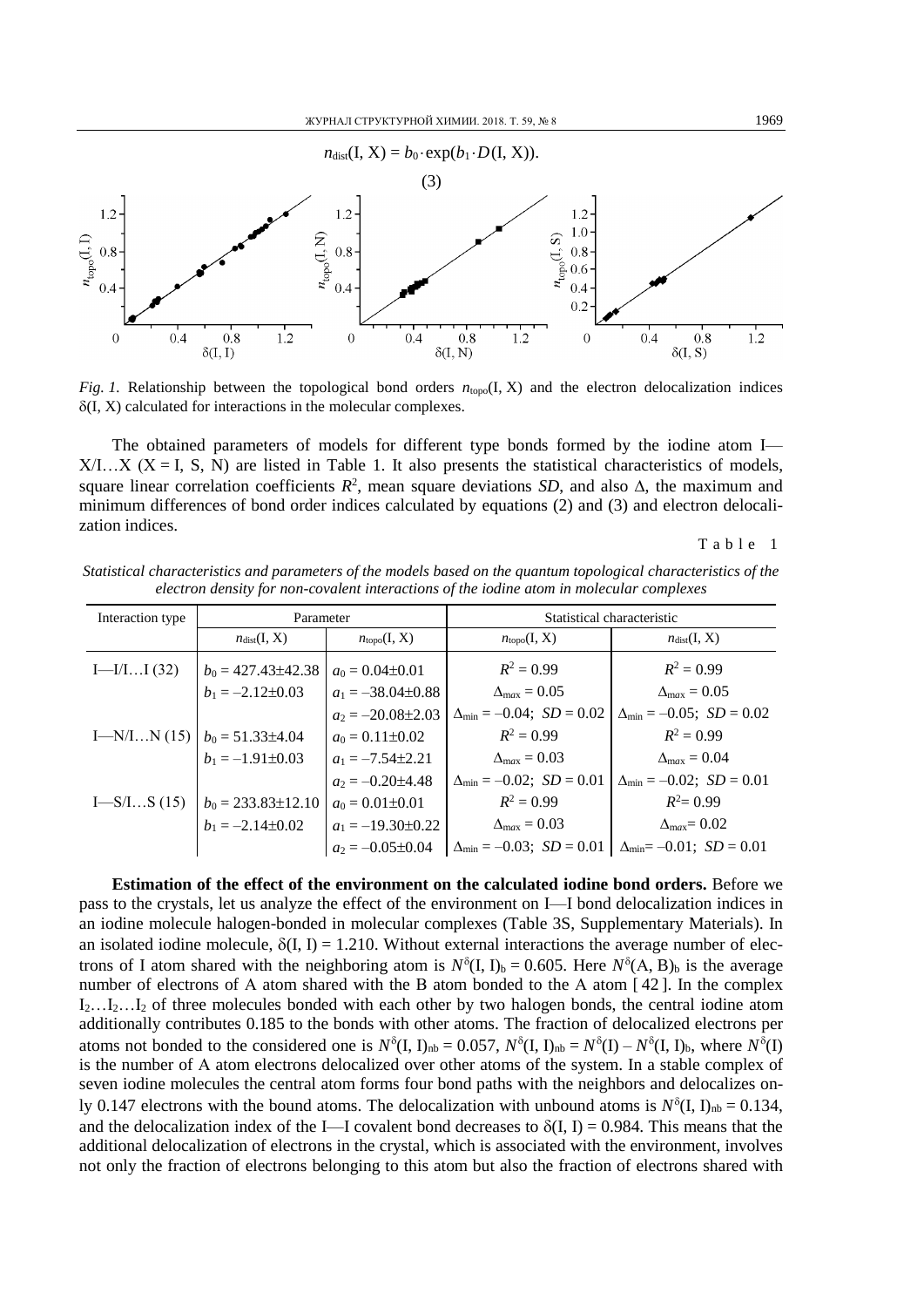the atoms to which it is bonded. Thus, in the crystal the covalent bond order indices must be lower than those obtained in the models based on isolated molecular complexes.

In a series of substituted nitrogen-containing heterocycles forming complexes with  $I_2$ , in which the iodine atom making only two bond paths (with iodine and nitrogen) a monotonic change of delocalization indices for the I—I bond is observed, depending on the strength of the N…I halogen bond. A detailed analysis of changes in the delocalization indices of halogen bonds in this series is given in [44]. Note that the weakest N…I halogen bond in a 3-chloropyridine molecule has  $\delta(N, I) = 0.391$ . The electron delocalization index for I—I bond and the covalent bond order index decreases to  $\delta(I, I) = 1.026$  during complexation respectively, i.e. it noticeably changes as compared to the isolated I<sup>2</sup> molecule. Here the average number electrons of I atom shared with the nitrogen atom due to the halogen bond is  $N^{\delta}$ (I, I)<sub>b</sub> = 0.104 e (Table 2). The strongest halogen bond with the delocalization index  $\delta(N, I) = 0.462$  is observed in the complex with 4-dimethylaminopyridine, the covalent bond becoming weaker  $(\delta(I, I) = 0.972)$  and the fraction of electrons shared with other base atoms being  $N^{\delta}$ (I, X)<sub>nb</sub> = 0.057. However, in the 2,2'-diazabicyclo[2.2.2] octane complex with the same N...I bond length, as well as in the 4-dimethylaminopyridine complex, the electron sharing with unbound atoms (no bond paths) is almost two times larger:  $N^{\delta}$ (I, X)<sub>nb</sub> = 0.106. It turns out that just due to this electron sharing the delocalization indices of both covalent and halogen bonds appreciably decrease in the 2,2 diazabicyclo[2.2.2]octane complex (Table 3S, Supplementary Materials).

Table 2

|                                                     | Interaction<br>type | <b>DZPDKH</b>          |                                      | <b>DZP</b>             |                                      |
|-----------------------------------------------------|---------------------|------------------------|--------------------------------------|------------------------|--------------------------------------|
| Compound                                            |                     | $n_{dist}(I, I)^{cry}$ | $n_{\text{topo}}(I, I)^{\text{cty}}$ | $n_{dist}(I, I)^{cry}$ | $n_{\text{topo}}(I, I)^{\text{cty}}$ |
| Benzopyrazine $I_2$                                 | $I-1$               | 0.923                  | 0.952                                | 1.110                  | 0.933                                |
| 1,4-Diiodobuta-1,3-diene                            | II                  | 0.073                  | 0.066                                | 0.119                  | 0.096                                |
| 1,5-Diiodonaphthalene                               | II                  | 0.096                  | 0.088                                | 0.102                  | 0.088                                |
| 1,3-Dithiolane-2-thione $I_2$                       | $I-1$               | 0.766                  | 0.791                                | 0.887                  | 0.686                                |
| 7-Iodo-3-isopropyl-1-methyl-2,3-dihydro-indol-2-one | II                  | 0.078                  | 0.080                                | 0.088                  | 0.072                                |
| Tetramethylammonium iodide $2I_2$                   | $I-1$               | 0.922                  | 0.932                                | 0.990                  | 0.789                                |
|                                                     | $II^-$              | 0.552                  | 0.576                                | 0.463                  | 0.314                                |
| 1,3,5-Triiodo-2,4,6-trimethylbenzene                | II                  | 0.102                  | 0.087                                | 0.112                  | 0.091                                |
|                                                     | II                  | 0.111                  | 0.096                                | 0.082                  | 0.087                                |
|                                                     | II                  | 0.093                  | 0.080                                | 0.073                  | 0.080                                |

*Bond order indices in the crystals obtained by Eq.(3),*  $n_{dist}(I, I)$ *<sup>cry</sup> and Eq.(2),*  $n_{top}(I, I)$ *<sup>cry</sup>* 

Thus, the effects on the electron delocalization indices, and correspondingly, the I—I covalent bond order indices in molecular complexes of iodine are produced by both strength of halogen bonds and number of the nearest atoms with which iodine atoms may not make bonds but are involved in the electron delocalization process having the quantum mechanical nature.

**Iodine bond order indices in molecular crystals.** Equation (2) with the found parameters, which was obtained for molecular complexes, was applied to calculate bond order indices involving iodine atoms in the crystals. To this end, we used local electronic characteristics  $v(r_b)$  and  $g(r_b)$  obtained for the crystals with the CRYSTAL14 program by the Kohn—Sham method and the B3LYP functional, and formally, the same basis set localized on the atoms but involving, however, a periodic component. The I—I covalent bonds in the crystals are characterized by bond order indices ranging from 0.98 to 0.80. The smallest bond order indices <0.1 in the crystals were found for weak I…I van der Waals interactions, with the halogen bond order indices in the crystals being nearly two times smaller than those in the molecular complexes. This fact is well explained by that the total number of interactions per iodine atom increases in the crystal; correspondingly, the fraction of electrons involved in the formation of halogen bonds decreases.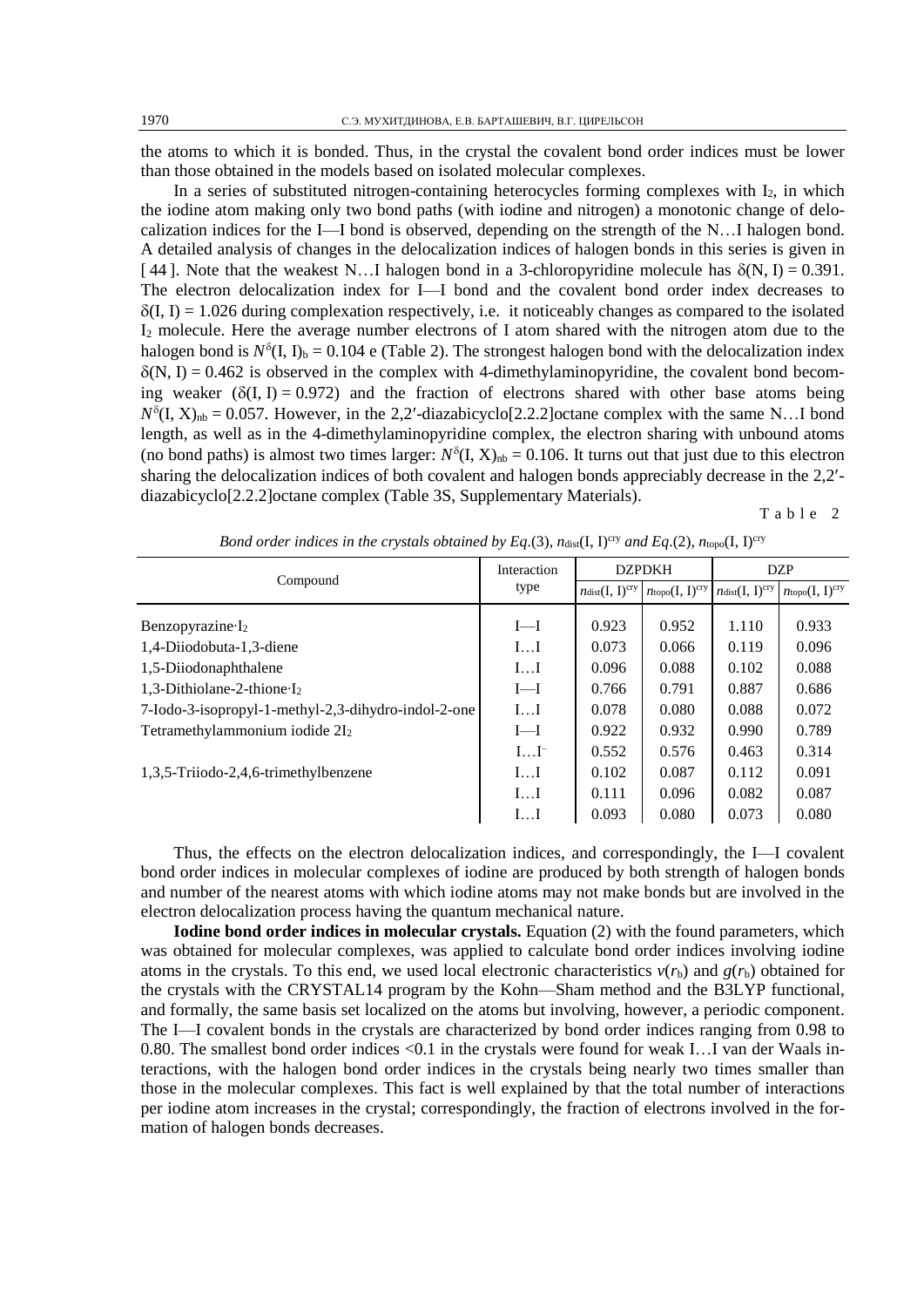

*Fig.* 2. Dependences of the topological bond order indices (equation 2) on I—X/I…X (X = I, S, N) interatomic distances in the crystals.

Fig. 2 *a*,*b* depicts the dependences of bond order indices on interatomic distances I—X/I…X in the crystals  $n_{\text{topo}}(I, X)^{\text{cty}}$  (Table S1, Supplementary Materials). The bond order indices in the complexes are systematically shifted to larger values of  $1.193\div0.053$  in comparison with those in the crystals

of 1.000÷0.040. The region of non-covalent interactions in crystals extends to 4.6 Å. The halogen bond order indices involving nitrogen and sulfur atoms (I…N and I…S) are on average lower in the crystals than those in the complexes. This situation agrees well with the statement that in the crystals each atom contacting with its crystal environment more greatly delocalize electrons, which decreases the order indices of both covalent bonds and non-covalent interactions.

Nonetheless, we have revealed a number of problems in the use of the two-factor model of bond order indices in iodine-containing crystals, which is obtained based on the topological characteristics of the electron density.

When different DZPDKH and DZP basis sets are used, the values obtained for the test sampling (Table 2) demonstrate substantial distinctions. In the case of taking into account relativistic effects for iodine atoms by means of DZPDKH, for weak I...I interactions lower bond orders  $n_{\text{topo}}(I, I)^{\text{cry}}$  obtained by equation (2) are observed in comparison with  $n_{dist}(I, I)^{cry}$  values obtained by equation (3) (Table 2). For DZP we observed lower bond orders  $n_{\text{topo}}(I, I)^{\text{cty}}$  as compared to  $n_{\text{dist}}(I, I)^{\text{cty}}$  in the whole range of interactions, except weak van der Waals ones in 1,3,5-triiodine-2,4,6-trimethylbenzene (Table 2). Thus, the choice of the basis set for iodine atoms appreciably affects the bond order indices.

There are also other restrictions on the application of parametric models based on of the local electron density the properties. Firstly, with the help of these models it is possible to estimate only those interatomic interactions that are identified based on the critical bond points. Secondly, the disadvantages of the above model may be the use of the densities of kinetic  $g(r_b)$  and potential  $v(r_b)$  energies in one equation because these functions are already related by the local virial theorem [ 45 ]:  $2g(r_b) + v(r_b) = 1/4\nabla^2 \rho(r_b)$ . Then,  $\nabla^2 \rho(r_b)$  is an ambiguous function of interatomic distances for iodine atoms [ 46 ] because both strong covalent bonds and rather weak I…I interactions may have the same  $\nabla^2 \rho(r_b)$  values. All this worsens the universality of the presented approach to the estimation of bond order indices in the crystals.

Nonetheless, the results of our work demonstrate that the parametric models are useful for the quantitative estimation of halogen and covalent bond order indices of iodine atom I—X/I…X ( $X = I$ , S, N) in molecular crystals if we stay within one level of calculations. Due to the fact that in the crystal each structure-forming interaction is, as a rule, accompanied by the occurrence of a saddle point in the electron density, it is possible to assume that this approach enables one to encompass the whole range of significant non-covalent interactions necessary to estimate the properties of the crystal structure. It is important that if the interatomic interaction of interest is not accompanied by the occurrence of the bond path and the critical bond point, the opportunity remains to use equation (3) which allows the estimation of bond order indices  $n_{dist}(I, X)$  from the empirical dependence of these values on interatomic distances.

Thus, we have demonstrated the possibilities and designated the applicability boundaries of the parametric model for the calculation of bond order indices, which is based on the local properties of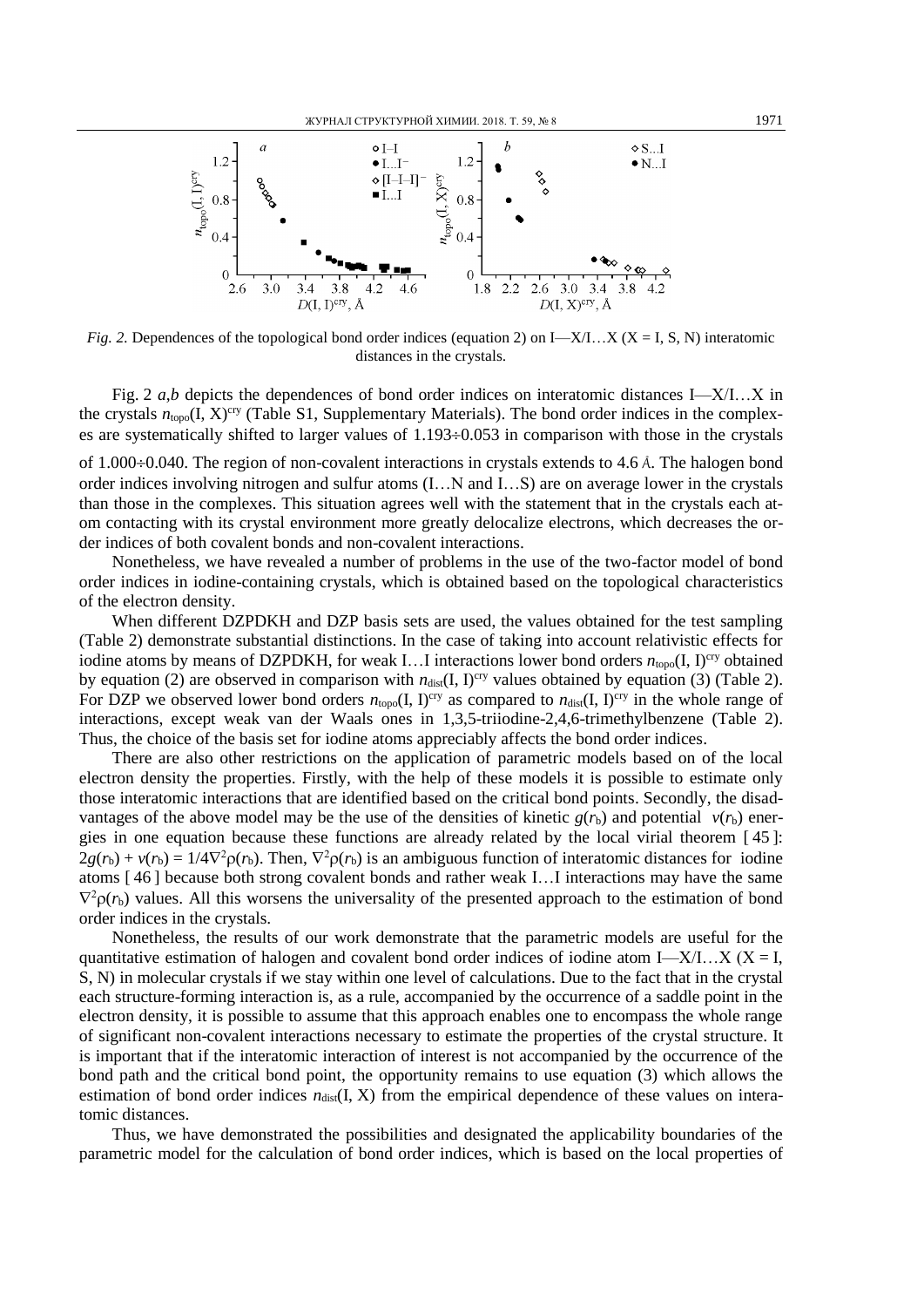the kinetic  $g(r_b)$  and potential  $v(r_b)$  energy densities. This model can be useful for the description of halogen and covalent bonds formed by the iodine atom in the crystals. Parameters of the model obtained in this study are suitable for the characterization of iodine interactions with sulfur and nitrogen. Further expansion of parameter sets may be helpful in the description of other non-covalent interactions in molecular crystals.

### **CONCLUSIONS**

The two-factor equation depending on the potential  $v(r_b)$  and kinetic  $g(r_b)$  electronic energies at bond critical points is proposed to estimate bond order indices of I—X/I…X (X = I, S, N) bonds formed by iodine atoms in organic crystals. This model is parameterized by electron delocalization indices calculated for pair interactions of iodine atoms in isolated molecular complexes. The obtained bond order indices regularly decrease with increasing interatomic distances, which indicates in favor of the applicability of this equation for the estimation of iodine bond order indices in the crystals in a wide range of bond lengths from covalent to van der Waals*.* 

The analysis shows that bond order indices for I—I/I…I interactions are, as a rule, lower in the crystals than those in the molecular complexes. The crystal environment effect on the electron delocalization in organic crystals involving iodine atoms is numerically estimated. The total number of interactions per iodine atom in the crystal increases in comparison with that in the molecular complex. In most cases, this results in a greater degree of electron delocalization and a decrease the covalent bond order indices.

It is found that the transferability of parameters of the proposed equation on passing from the complexes to the crystals may be considered to be satisfactory only within one level of calculations of the electron delocalization indices and the local properties of electron energies at bond critical points. The change of the basis set on passing to the crystal level of the structural description significantly affects the numerical values of the estimated bond order indices. Thus, the transferability of parameters of the found equations is limited by the choice of the basis set for the iodine atom.

The work was supported by RFBR grant No. 17-03-00406 and the Ministry of Education and Sciences of the Russian Federation, Act 211, contract No. 02.A03.21.0011.

#### *REFERENCES*

- 1. R.F.W. Bader, M.E. Stephens. *J. Am. Chem. Soc*., **1975**, *97*(26), 7391.
- 2. X. Fradera, M.A. Austen, R.F.W. Bader. *J. Phys. Chem. A*, **1999**, *103*(2), 304.
- 3. E.V. Bartashevich, E.A. Grigoreva, I.D. Yushina, L.M. Bulatova, V.G. Tsirelson. *Russ. Chem. B*, **2017**, *66*(8), 1345.
- 4. G.J. Corban, S.K. Hadjikakou, N. Hadjiliadis, M. Kubicki, E.R.T. Tiekink, I. S. Butler, E. Drougas, A.M. Kosmas. *Inorg. Chem*., **2005**, *44*(23), 8617.
- 5. S. Mehta, J.P. Waldo, R.C. Larock. *J. Org. Chem*., **2009**, *74*(3), 1141.
- 6. G. Cavallo, G. Terraneo, A. Monfredini, M. Saccone, A. Priimagi, T. Pilati, G. Resnati, P. Metrangolo, D.W. Bruce. *Angew Chem. Int Edit*., **2016**, *55*(21), 6300.
- 7. H.L. Nguyen, P.N. Horton, M.B. Hursthouse, A.C. Legon, D.W. Bruce. *J. Am. Chem. Soc*., **2004**, *126*(1), 16.
- 8. H.M. Yamamoto, Y. Kosaka, R. Maeda, J. Yamaura, A. Nakao, T. Nakamura, R. Kato. *ACS Nano*, **2008**, *2*(1), 143.
- 9. H.M. Yamamoto, J.I. Yamaura, R. Kato. *Synthetic Met*., **1999**, *102*(1-3), 1448.
- 10. R.F.W. Bader. *Accounts Chem. Res*., **1985**, *18*(1), 9.
- 11. C.F. Matta, R.J. Boyd. The Quantum Theory of Atoms in Molecules: From Solid State to DNA and Drug Design. Wiley-VCH: Weinheim, **2007**.
- 12. P. Maxwell, P.L.A. Popelier. *Mol. Phys*., **2016**, *114*(7-8), 1304.
- 13. P.L.A. Popelier. *Struct. Bond*., **2016**, *170*, 71.
- 14. R.F.W. Bader. Atoms in molecules : a quantum theory; Clarendon Press: Oxford; New York, **1990**.
- 15. K.B. Wiberg. *Tetrahedron*, **1968**, *24*(3), 1083.
- 16. J.L. Jules, J.R. Lombardi. *J. Mol. Struct.: THEOCHEM*, **2003**, *664*, 255.
- 17. L. Pauling. The Nature of the Chemical Bond. Ithaca, NY: Cornell University Press, **1960**.
- 18. C.F. Matta, J. Hernandez-Trujillo. *J. Phys. Chem. A*, **2003**, *107*(38), 7496.